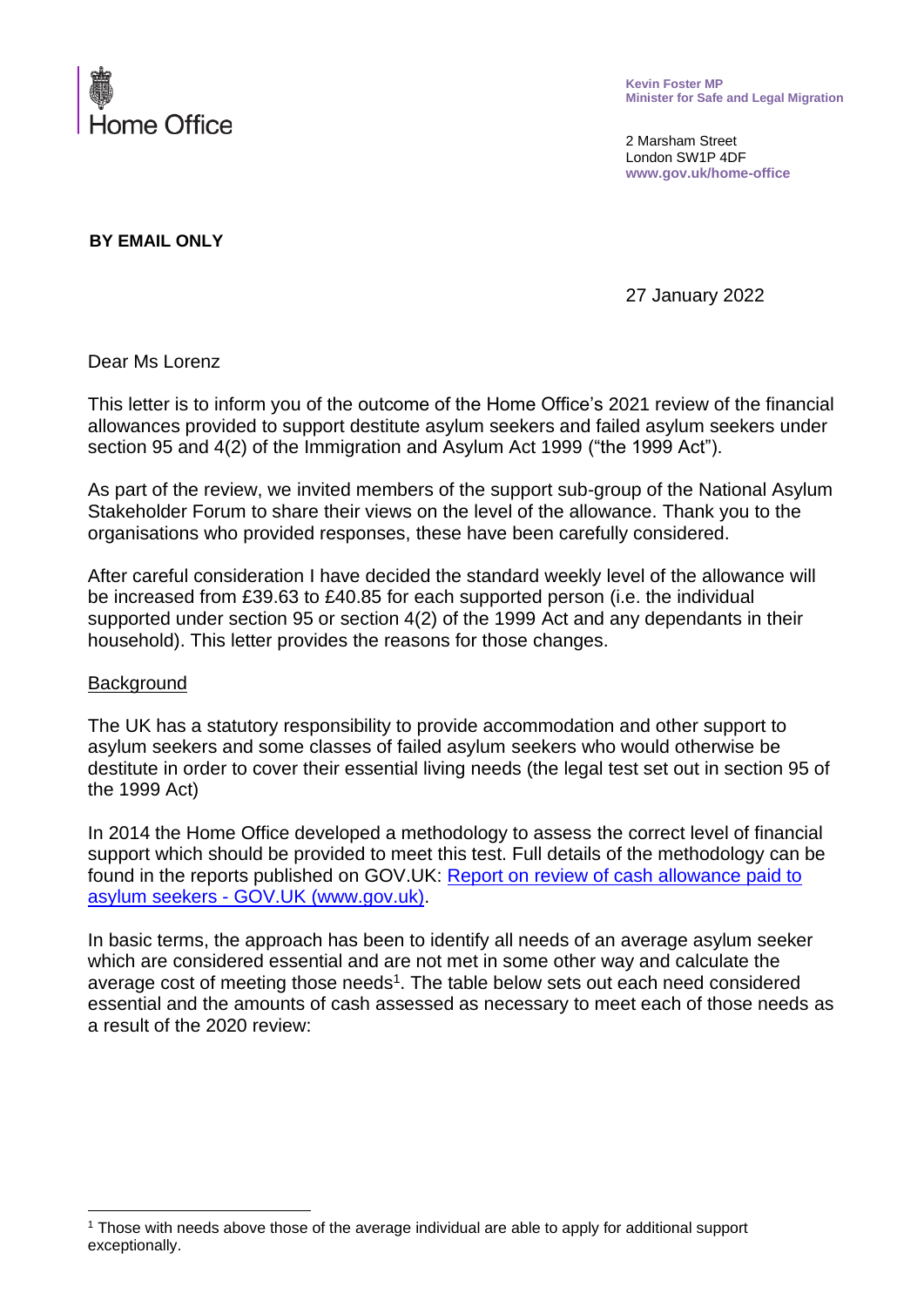| <b>Categories of "need"</b> | Cost   |
|-----------------------------|--------|
|                             |        |
| Food and non-alcoholic      | £26.89 |
| drinks                      |        |
| <b>Toiletries</b>           | £0.69  |
| Non-prescription medicines  | £0.35  |
| Laundry/toilet paper        | £0.43  |
| Clothing and footwear       | £3.01  |
| Travel                      | £4.70  |
| Communications              | £3.56  |
| Subtotal                    | £12.74 |
| Total                       | £39.63 |

## The 2021 review

We have carefully considered the appropriate means of adjusting the current £39.63 per week allowance in order to reflect changes in the costs of living since 2020. After careful consideration, it has been decided the allowance should be uprated by applying the September 2021 rate of Consumer Price Index (CPI) of 3.1%. CPI reports are produced by the Office for National Statistics and use recognised economic principles to measure increases in the cost of living.

Further, the use of the CPI rate for September of the relevant year is a common public sector method used to adjust mainstream benefits and other social entitlements to take account of rises in costs of living.

Applying the 3.1% CPI rate for September 2021 to the current allowance of £39.63 results in an increase to £40.85.

## Supporting those in full-board initial accommodation facilities

Individuals living in full-board initial accommodation are currently issued a weekly payment of £8.00 to cover essential living items not met by their accommodation provider (clothing, non-prescription medicine and travel).

This £8.00 allowance will also be raised in line with the 3.1% CPI rate for September 2021, resulting in an increase to £8.24. Needs related to other essential items will continue to be met by the accommodation provider under existing contractual arrangements.

I trust this is helpful in setting out this year's review and its conclusions. To ensure we are providing the right level of support to asylum seekers and failed asylum seekers and their families, we will continue to keep the adequacy of the payment rates under review and in line with the statutory test.